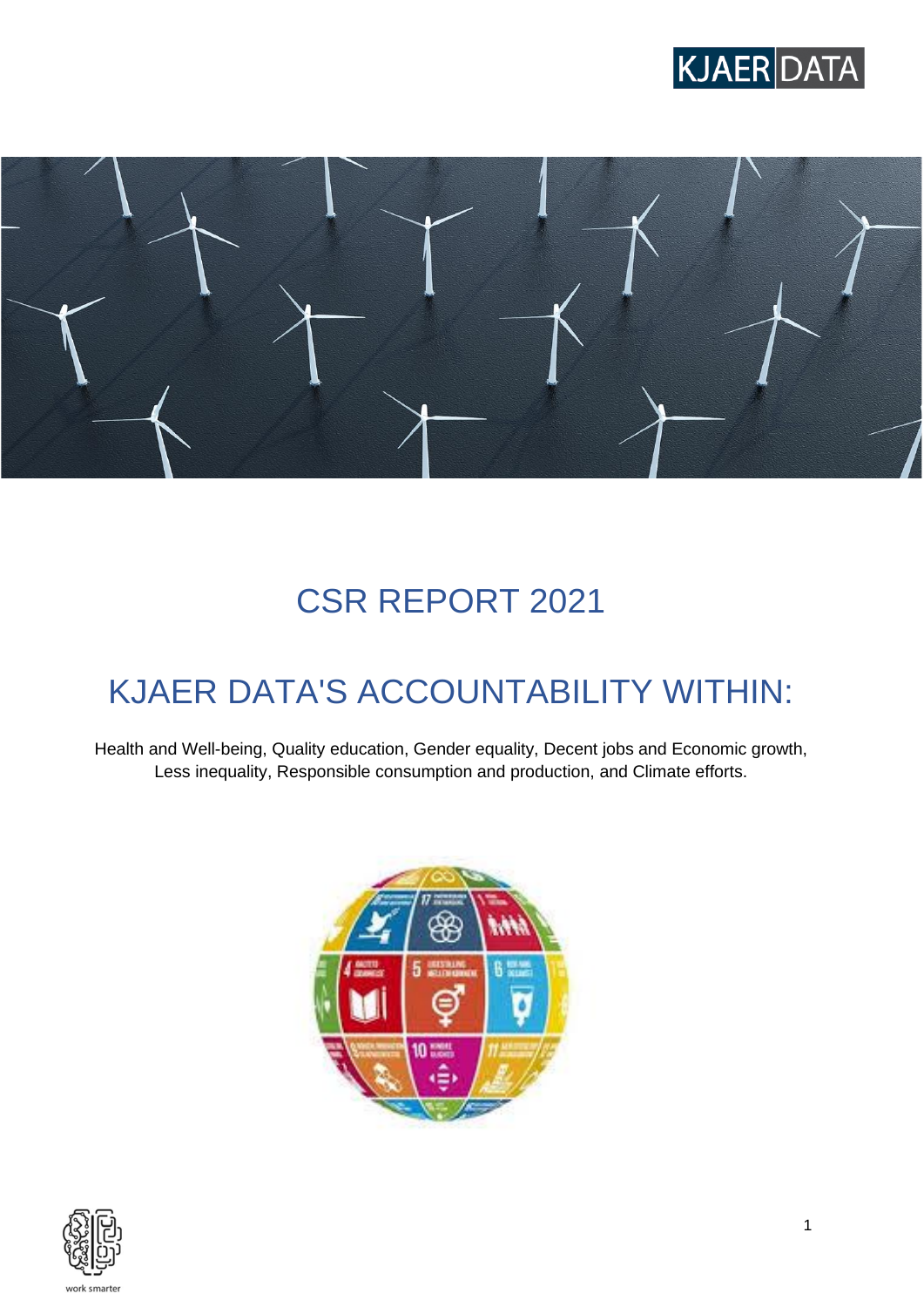

# Table of contents

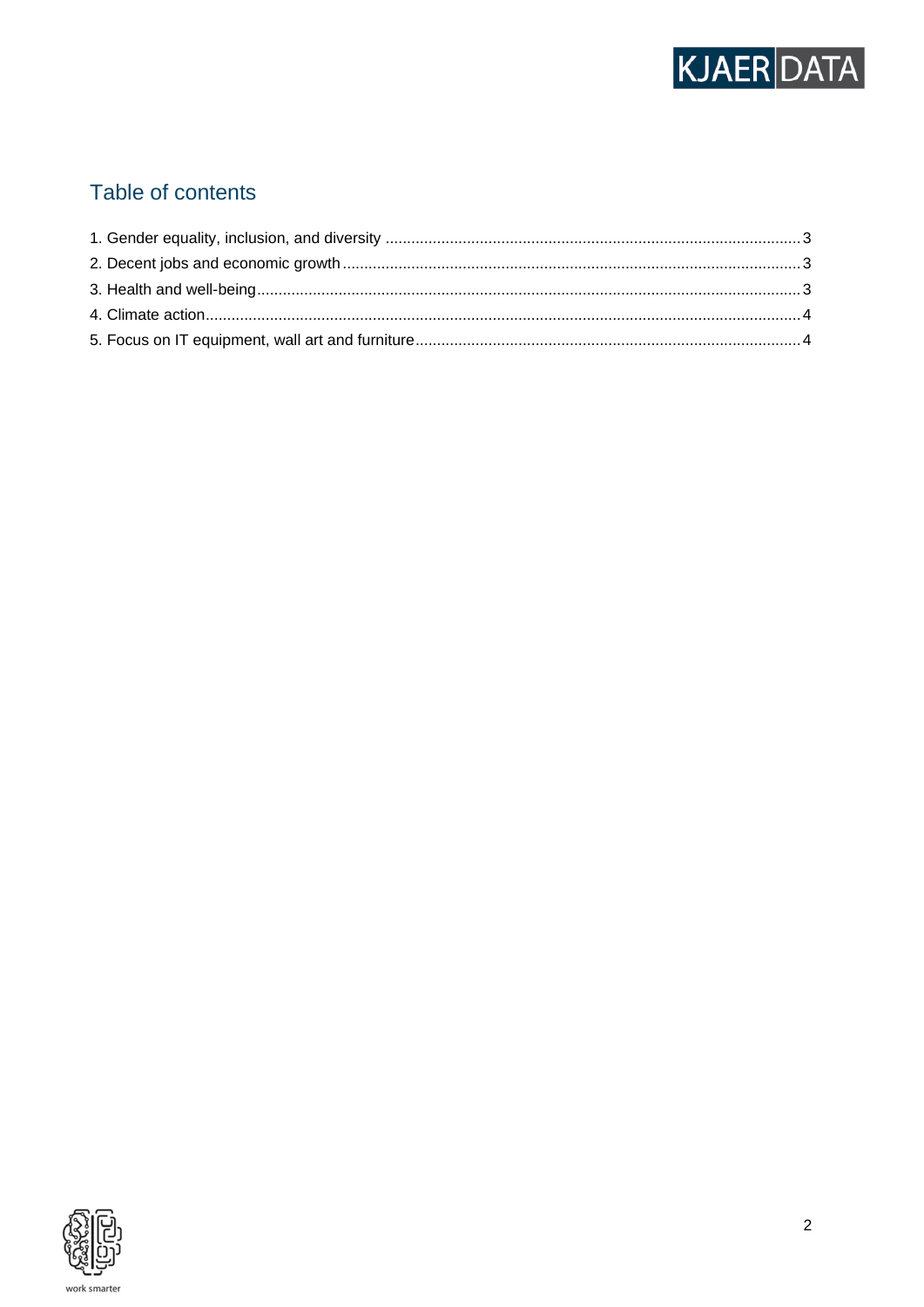

**Facts about KJAER DATA: CVR: 30836030 KJAER DATA is a provider of IT solutions (Network, Security, and Infrastructure) within both the offshore and onshore markets. KJAER DATA has an office in Odense and employs 23 people.**

At KJAER DATA, we believe that the future requires us to become even more skilled at working across and not least sharing knowledge and experiences with each other. Therefore, part of our 3-year strategy until 2025 is to help each other even more, across professional groups, so that we can effectively achieve what we put effort into and strive to achieve:

### <span id="page-2-0"></span>**1. Gender equality, inclusion, and diversity**

### *This initiative supports SDG 10*

We have a talented woman on the board, she makes up 25% of the board. KJAER DATA is divided 50/50% on both genders in sales/administration – The distribution in our technical department, tells us that we have 90% men employed, but this is natural as there are not so many female technicians. We are generally in favor when it comes to being diverse and therefore KJAER DATA has also employed employees from ethnic backgrounds other than Danish, and we have hired employees with physical disabilities.

# <span id="page-2-1"></span>**2. Decent jobs and economic growth**

#### *This initiative supports SDGs 4 and 8*

We in KJAER DATA take social responsibility by educating students. The past 18 years, we have continuously engaged with minimum 2 interns per year. In addition, we made agreements with several school trainees.

We focus on education and encourage our employees to take additional training/new certificates, so that we are constantly at the forefront of the new knowledge and thus our employees feel that they are evolving and that we ensure competent manpower for the future.

#### <span id="page-2-2"></span>**3. Health and well-being**

#### *This initiative supports SDGs 3 and 17*

There is a great focus on the health and well-being of employees in KJAER DATA. We work to have an everyday life characterized by activities and movement in an otherwise sedentary working life.

Movement contributes to good health, and oxygen to the brain provides energy and excess. We strengthen this at KJAER DATA, where we offer outdoor training every week that strengthens both the employees' physique but certainly also contributes to the social part and reduces stress. These initiatives maintain unity, strengthen friendships, and create innovative ideas and solutions to the work challenges that can occur.

We give our employees the opportunity to have small active breaks where they can play table tennis or table football in the office and thereby get their heads cleaned. At the same time, we